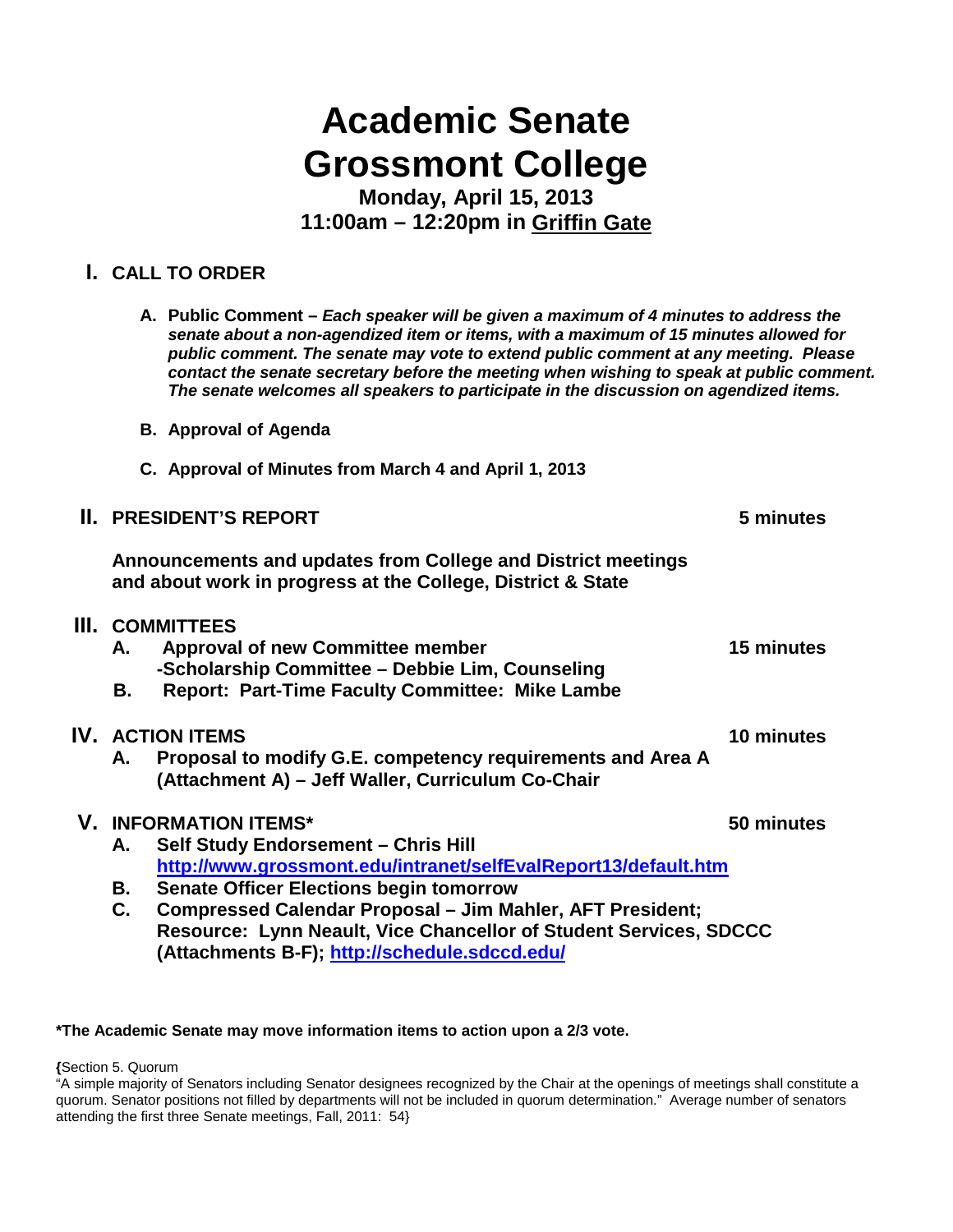## **ATTACHMENT A (Action Item A 4/15/13)**

#### **Proposal to modify the competency requirements and Area A**

#### **Current**

III. Competency Requirement

Competency in reading, writing, expression and mathematics by achieving a "C" grade or higher or "Pass" in courses listed under Area A, Section 1-Written Communication, and Section 3- Quantitative Reasoning, which must include satisfactory completion of a mathematics course at or above the level of Intermediate Algebra.

### **Proposed**

III. Competency Requirement**s**

- **A.** Competency in **reading, writing, and expression** shown by achieving a "C" grade or higher or "Pass" in courses listed under Area A, Section 1-Written Communication.
- **B. Competency in Mathematics shown by either**
	- **1. earning a grade of "C" or better, or "Pass," in Math 103 or a higher numbered mathematics course, OR**
	- **2. assessing into Math 120 or higher through the mathematics placement process. (Students meeting competency through assessment must still take an Area A3 course.)**

Area A – Language and Rationality

Three courses (a minimum of nine units) are required in written communication, oral communication, and **analytical thinking**. At least ONE course must be taken from EACH of the following three sections:

- 1. Written Communication *Must be completed with a "C" grade or higher or "Pass" to satisfy the competency requirement.* English 120, 124
- 2. Oral Communication Communication 120, 122
- 3. **Analytical Thinking**

*Must be completed with a "C" grade or higher or "Pass" to satisfy the competency requirement.*

Anthropology 215 Biology 215 Geography 104 Mathematics 103, 110, 120, 125, 126, 150, 160, 170, 175, 176, 178, 180, 245, 280, 281, 284, 285 **Philosophy 125,130** Psychology 215 Sociology 215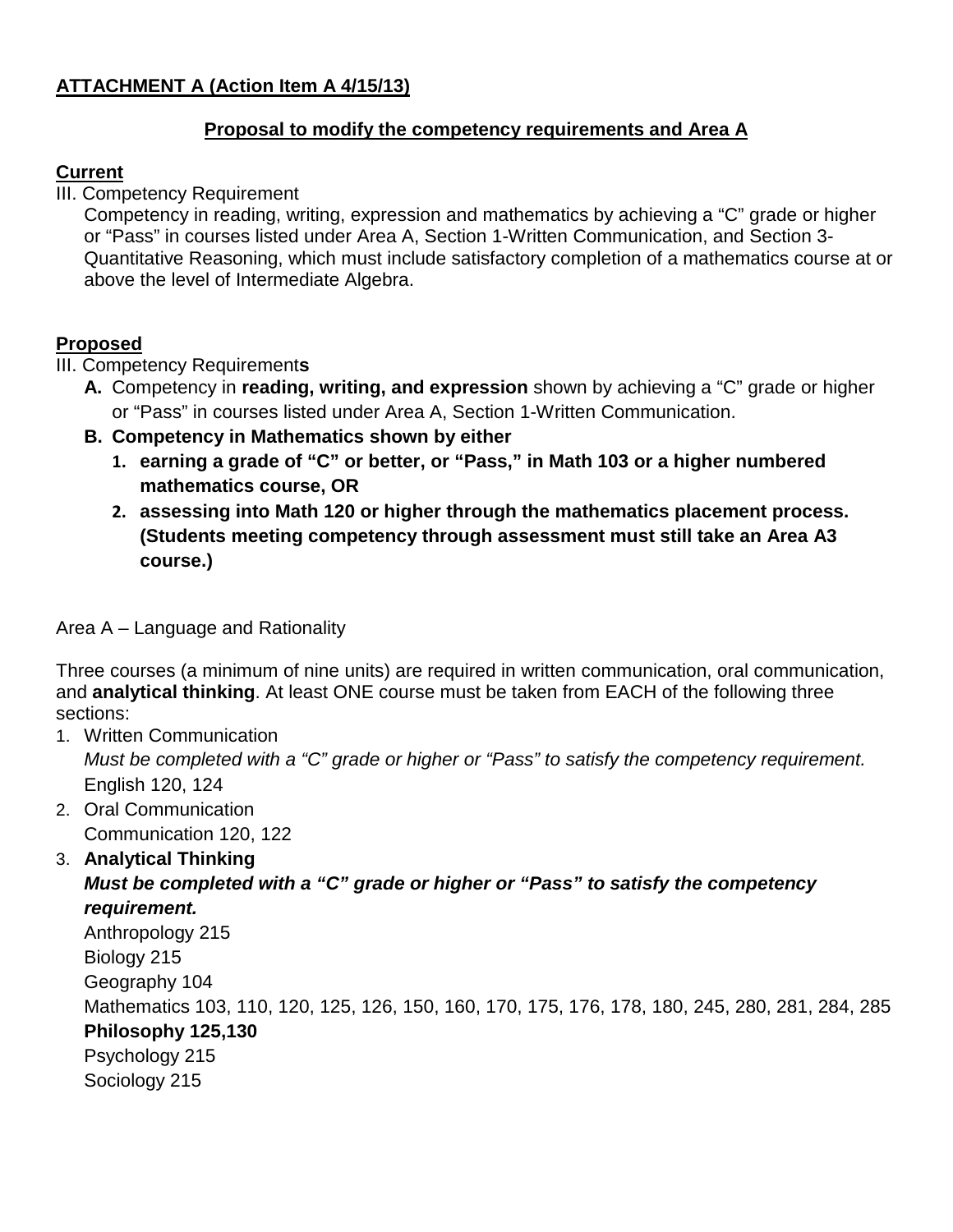# **ATTACHMENT B (INFO ITEM C 4-15-13)**

GCCCD Calendar Adjustment Proposal

Whereas:

1] The Collective Bargaining Agreement requires 165 teaching days plus 40 hours staff development;

2] Title 5 requires 175 teaching days inclusive of staff development and finals;

3] The current academic calendar is scheduled for 206 days inclusive of staff development and finals;

4] Title 5 requires 48 teaching hours each semester for a 3 hour class;

5] This proposal in NO way lowers the Title 5 hourly requirement [so the same hours we are required to teach per class now will remain in effect, although some class sessions may need to be lengthened by five to ten minutes];

6] Studies show a gain in retention and success when teaching schedules are more compressed;

7] Little teaching and/or learning occurs during Thanksgiving week as many students are absent and/or disengaged;

8] Other community colleges and K-12 schools in the area have no classes scheduled Thanksgiving week creating several issues:

- i) Students from local high schools who expect the time off are disgruntled they must attend GCCCD;
- ii) Students with children in school must scramble for childcare or miss classes;
- iii) Faculty with children in school are forced to seek daycare;
- iv) Adjunct faculty suffer with mismatching schedules among other colleges where they teach;

9] It is more efficient and better for lesson planning to make both the fall and spring semesters as equal as possible;

Be it therefore resolved to adjust the GCCCD Academic Calendar to staff development week plus 15 weeks of instruction plus one week of finals, making the week of Thanksgiving a holiday week and ending the spring semester one week earlier than the current calendar configuration provides for.